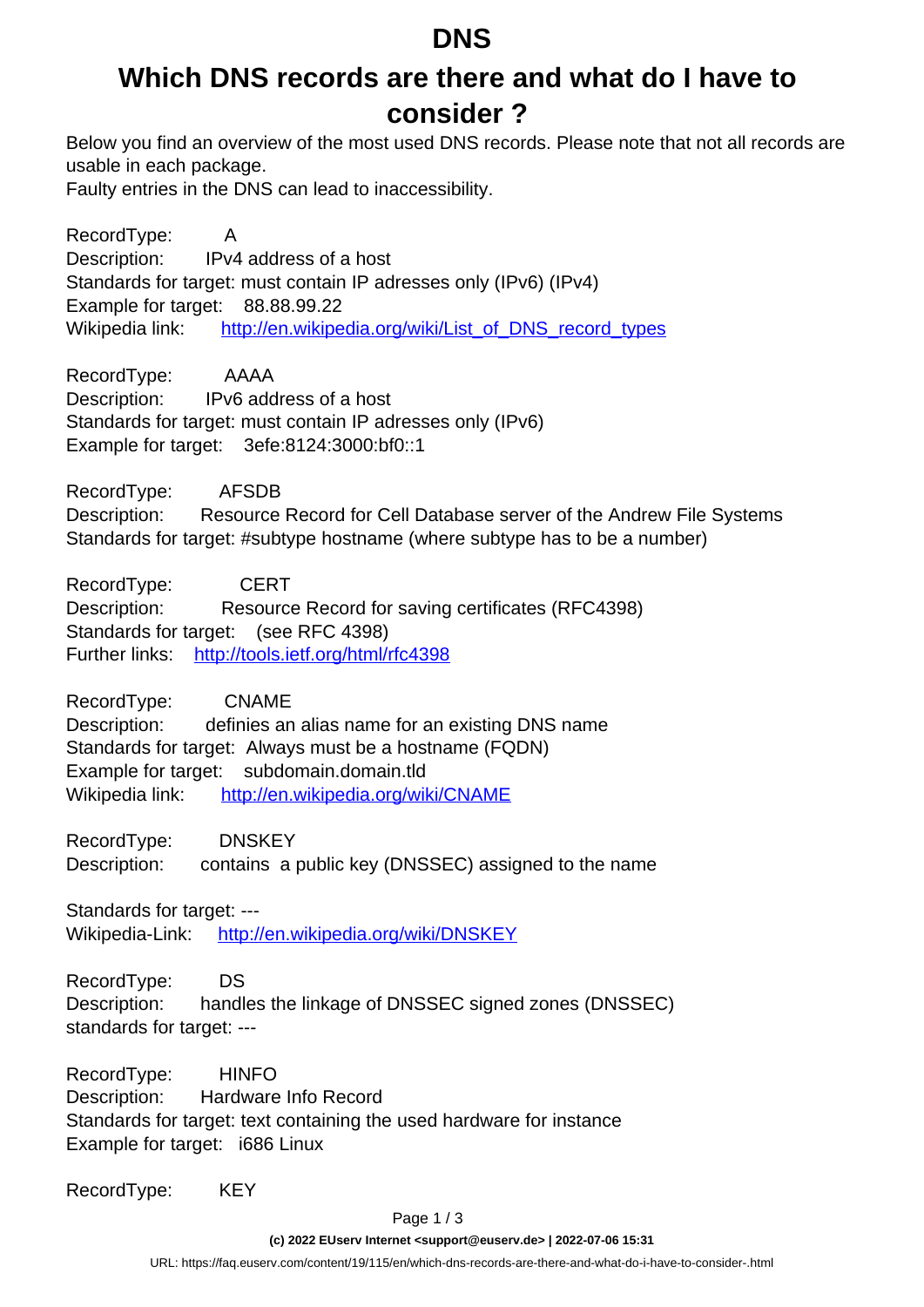# **DNS**

Description: contains a public key assigned to the name Standards for target: see RFC 2535 Wikipedia link: [http://en.wikipedia.org/wiki/List\\_of\\_DNS\\_record\\_types](http://en.wikipedia.org/wiki/List_of_DNS_record_types)

RecordType: LOC Description: location / see RFC 1876 Standards for target: 51 51 0.123 N 5 52 0.000 E 4.00m 1.00m 10000.00m 10.00m Wikipedia link: [http://en.wikipedia.org/wiki/List\\_of\\_DNS\\_record\\_types](http://en.wikipedia.org/wiki/List_of_DNS_record_types)

RecordType: MX Description: mail exchange – the mail server competent for the domain Standards for target: hostname (no IP), use prio field for priority Example for target: mx10.domain.tld Wikipedia-Link: [http://en.wikipedia.org/wiki/MX\\_record](http://en.wikipedia.org/wiki/MX_record)

RecordType: NAPTR Description: Naming Authority Pointer - expansion of the A Resource Record Standards for target: entries in the order: order, preference, flags, service, regex, replacement Example for target: '110 30 "s" "z3950+I2L+I2C" "" \_z3250.\_tcp.domain.tld'. Wikipedia-Link: <http://en.wikipedia.org/wiki/NAPTR>

RecordType: NS Description: hostname of an authoritative name server Standards for target: hostname (FQDN), no IP Example for target: ns1.domain.tld Wikipedia-Link: [http://en.wikipedia.org/wiki/NS\\_record](http://en.wikipedia.org/wiki/NS_record)

RecordType: NSEC Description: NSEC DNSSEC record type (DNSSEC) Standards for target: -- Wikipedia link: [http://en.wikipedia.org/wiki/List\\_of\\_DNS\\_record\\_types](http://en.wikipedia.org/wiki/List_of_DNS_record_types)

RecordType: PTR Description: Domain Name Pointer (for Reverse Mapping, assigning names to IP addresses) Standards for target: --- Wikipedia link: [http://en.wikipedia.org/wiki/PTR\\_record](http://en.wikipedia.org/wiki/PTR_record)

RecordType: RP Description: responsible person (RFC 1183) Standards for target: --- Example for target: tim.domain.tld tim.people.domain.tld Means that tim@domain.tld ist responsible and more information can be found in the TXT record "tim.people.domain.tld"

Wikipedia-Link: [http://en.wikipedia.org/wiki/List\\_of\\_DNS\\_record\\_types](http://en.wikipedia.org/wiki/List_of_DNS_record_types)

Page 2 / 3

**(c) 2022 EUserv Internet <support@euserv.de> | 2022-07-06 15:31**

[URL: https://faq.euserv.com/content/19/115/en/which-dns-records-are-there-and-what-do-i-have-to-consider-.html](https://faq.euserv.com/content/19/115/en/which-dns-records-are-there-and-what-do-i-have-to-consider-.html)